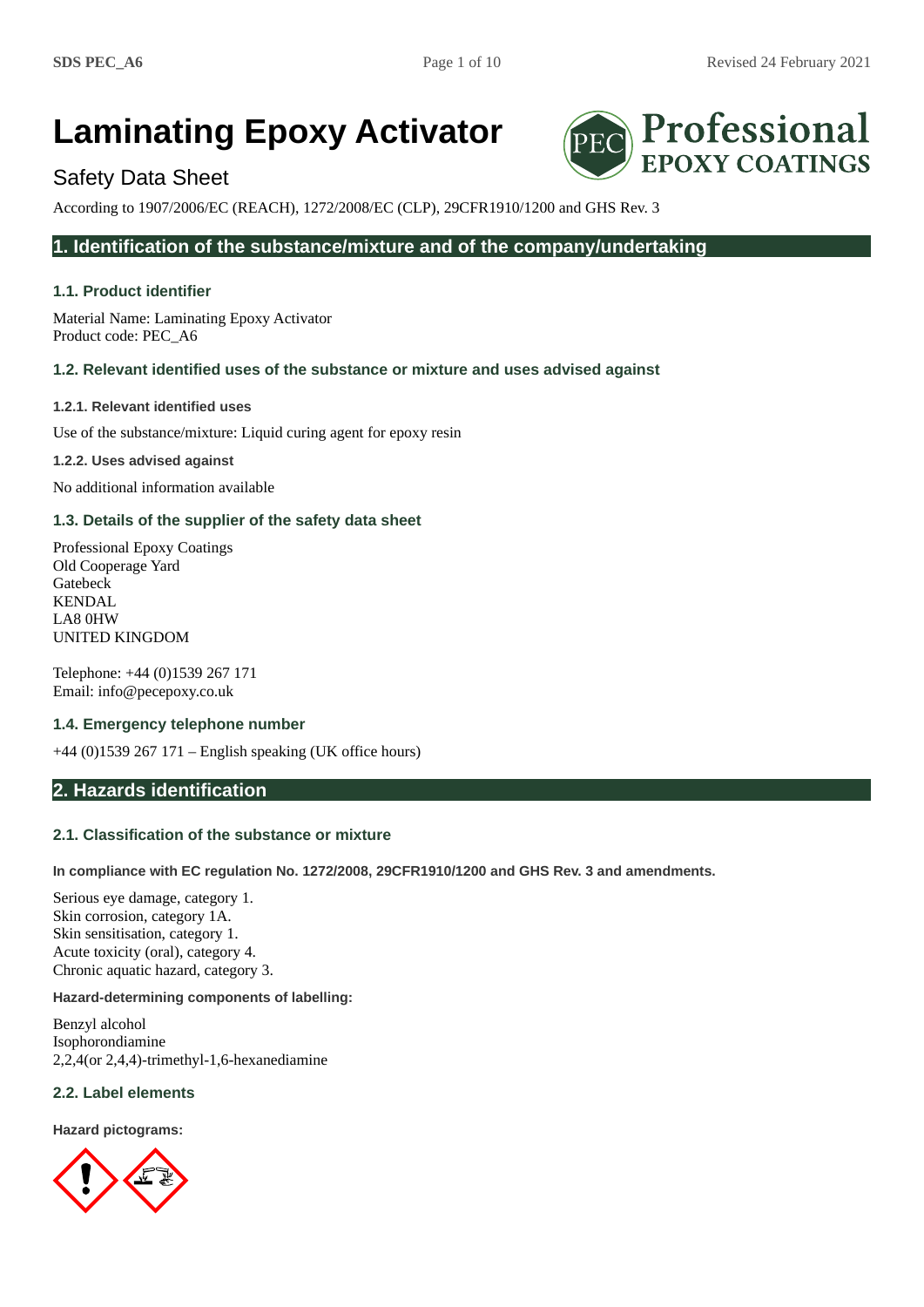Signal word: Danger

**Hazard statements:**

H302 Harmful if swallowed. H314 Causes severe skin burns and eye damage. H317 May cause an allergic skin reaction. H412 Harmful to aquatic life with long lasting effects.

### **Precautionary statements:**

P260 Do not breathe vapours. P273 Avoid release to the environment. P303+P361+P353 IF ON SKIN (or hair): Take off immediately all contaminated clothing. Rinse skin with water or shower. P305+P351+P338 IF IN EYES: Rinse cautiously with water for several minutes. Remove contact lenses, if present and easy to do. Continue rinsing. P310 Immediately call a POISON CENTRE/doctor.

### **2.3. Other hazards**

None known

**Information concerning particular hazards for humans and environment:**

The product has to be labelled due to the calculation procedure of the "General Classification guideline for preparations of the EU" in the latest valid version.

### **Classification system:**

The classification is according to EC regulation No. 1272/2008, 29CFR1910/1200 and GHS Rev. 3 and amendments, and extended by company and literature data. The classification is in accordance with the latest editions of international substances lists, and is supplemented by information from technical literature and by information provided by the company.

# **3. Composition/information on ingredients**

### **3.1. Substance**

Not applicable

# **3.2. Mixture**

| <b>Identification</b>  | <b>Name</b>                                     | <b>Classification according to</b><br><b>Regulation (EC) No. 1278/2008 (CLP)</b>                                             | Weight %  |
|------------------------|-------------------------------------------------|------------------------------------------------------------------------------------------------------------------------------|-----------|
| CAS number: 100-51-6   | <b>Benzyl Alcohol</b>                           | Oral Acute Tox. 4; H302<br>Inhal. Acute Tox. 4; H332                                                                         | 40-50     |
| CAS number: 2855-13-2  | Isophorondiamine                                | Skin Corr. 1B; H314<br>Skin Sens. 1; H317<br>Aquatic Chronic 3; H412<br>Oral Acute Tox. 4; H302<br>Dermal Acute Tox. 4; H312 | $40 - 50$ |
| CAS number: 25513-64-8 | 2,2,4(or 2,4,4)-trimethyl-1,6-<br>hexanediamine | Oral Acute Tox. 4; H302<br>Skin Corr. 1A; H314<br>Eye Dam. 1; H318<br>Skin Sens. 1; H317                                     | $7-10$    |

Additional information: None

### **4. First aid measures**

# **4.1. Description of first aid measures**

General information: None.

**After inhalation:**

Move exposed individual to fresh air.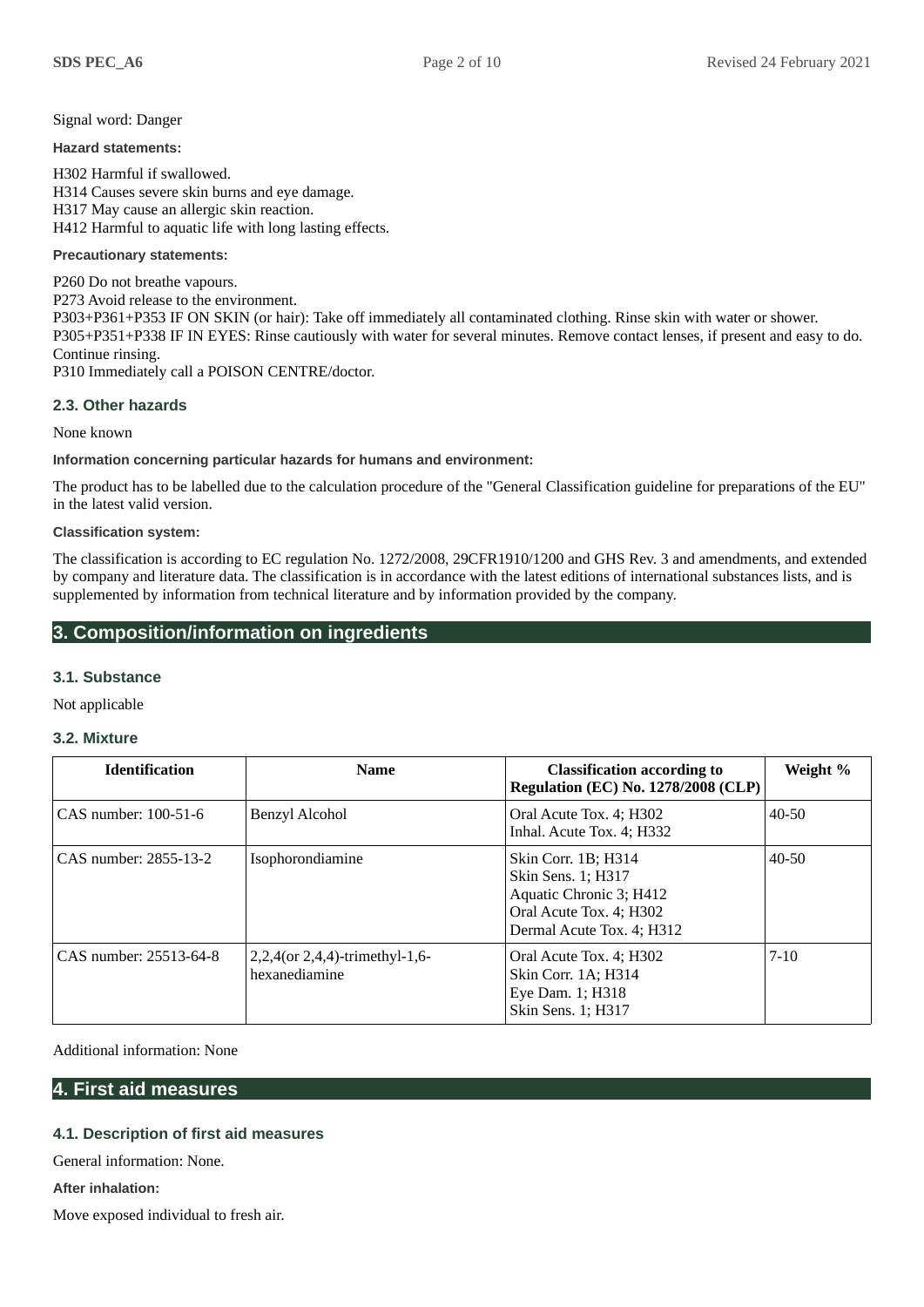Loosen clothing as necessary and position individual in a comfortable position. Maintain an unobstructed airway. Immediately call a POISON CONTROL CENTRE or seek medical attention.

### **After skin contact:**

Immediately remove all contaminated clothing. Wash affected area with soap and water. Immediately call a POISON CONTROL CENTRE or seek medical attention. If symptoms develop or persist, seek medical attention.

### **After eye contact:**

Rinse/flush exposed eye(s) gently using water for 15-20 minutes. Remove contact lens(es) if able to do so during rinsing. Immediately call a POISON CONTROL CENTRE or seek medical attention. Protect uninjured eye.

### **After swallowing:**

Immediately call a POISON CONTROL CENTRE or seek medical attention. Rinse mouth. Give nothing to eat or drink. Do not induce vomiting.

### **4.2. Most important symptoms and effects, both acute and delayed**

### None

# **4.3. Indication of any immediate medical attention and special treatment needed**

No additional information.

# **5. Firefighting measures**

### **5.1. Extinguishing media**

Suitable extinguishing media: Spray water, Carbon Dioxide  $(CO<sub>2</sub>)$ . Unsuitable extinguishing media: Not determined or not applicable.

### **5.2. Special hazards arising from the substance or mixture**

Thermal decomposition can lead to release of irritating gases and vapours.

# **5.3. Advice for firefighters**

Use suitable breathing apparatus. Move undamaged containers away from immediate hazard area if it can be done safely. Collect contaminated fire extinguishing water separately – this must not be discharged into drains.

# **6. Accidental release measures**

# **6.1. Personal precautions, protective equipment and emergency procedures**

Ensure adequate ventilation. Ensure air handling systems are operational. Wear protective eye wear, gloves and clothing.

### **6.2. Environmental precautions**

Should not be released into the environment. Prevent from reaching drains, sewer or waterway.

# **6.3. Methods and material for containment and cleaning up**

Absorb with non-combustible liquid-binding material (sand, diatomaceous earth (clay), acid binders, universal binders). Dispose of contents / container in accordance with local regulations.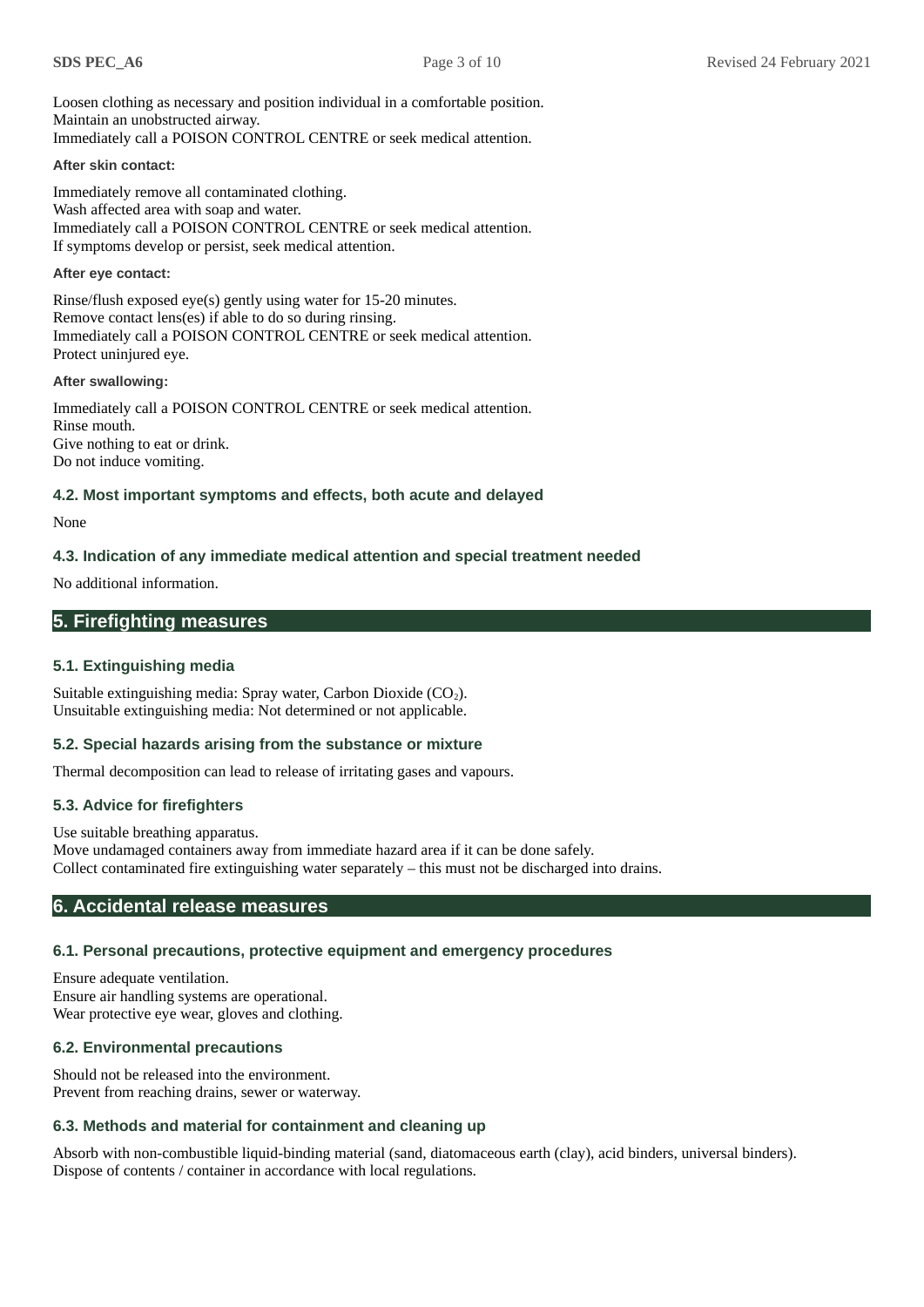# **6.4. Reference to other sections**

### None

# **7. Handling and storage**

### **7.1. Precautions for safe handling**

Do not eat, drink, smoke or use personal products when handling chemical substances. Avoid breathing mist or vapour. Use only with adequate ventilation. Avoid contact with skin and eyes. Remove contaminated clothing before entering eating areas.

### **7.2. Conditions for safe storage, including any incompatibilities**

Store in a cool, well-ventilated area. Store away from foodstuffs.

### **7.3. Specific end use(s)**

No additional information.

# **8. Exposure controls/personal protection**



# **8.1. Control parameters**

### **Occupational Exposure limit values:**

Not determined or not applicable.

### **Biological limit value:**

No biological exposure limits noted for the ingredient(s).

### **Derived No Effect Level (DNEL):**

| <b>Identification</b> | <b>Exposure Type</b>   | <b>Professional Worker</b>       | Consumer                |
|-----------------------|------------------------|----------------------------------|-------------------------|
| CAS: 100-51-6         | Dermal, Short Term     | $47 \frac{\text{mg}}{\text{kg}}$ | $28.5$ mg/kg            |
|                       | Dermal, Long Term      | $9.5 \text{ mg/kg}$              | 5.7 mg/kg               |
|                       | Inhalation, Short Term | 450 mg/m <sup>3</sup>            | 40.55 mg/m <sup>3</sup> |
|                       | Inhalation, Long Term  | 90 mg/m $3$                      | $8.11 \text{ mg/m}^3$   |
|                       | Oral, Short Term       |                                  | $25 \text{ mg/kg}$      |
|                       | Oral, Long Term        |                                  | $5 \text{ mg/kg}$       |
| CAS: 2855-13-2        | Oral, Long Term        |                                  | $0.526$ mg/kg           |
| CAS: 25513-64-8       | Oral, Long Term        |                                  | $0.05$ mg/kg            |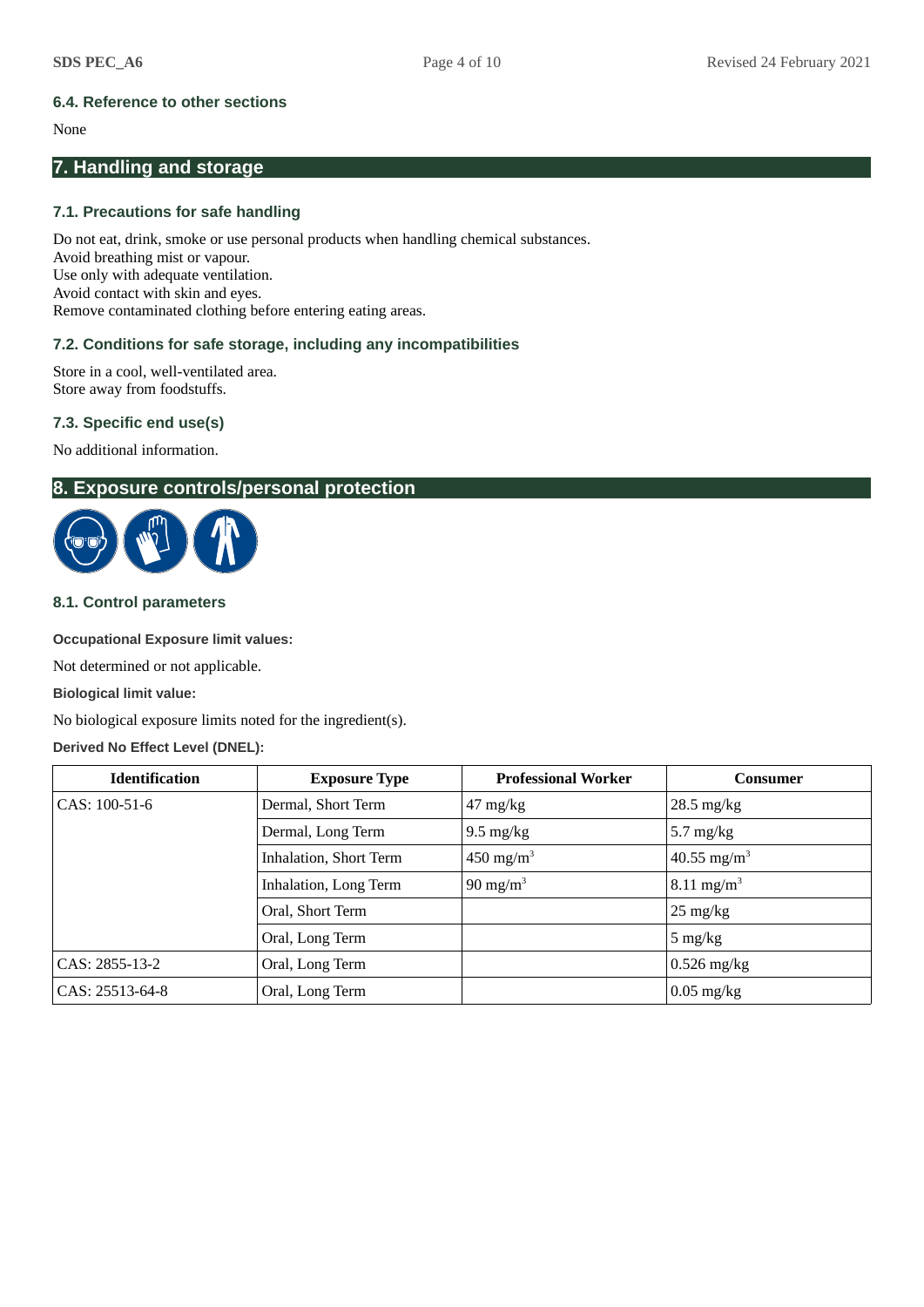### **Predicted No Effect Concentration (PNEC):**

| <b>Identification</b> | <b>Target</b>              | <b>Value</b>   |
|-----------------------|----------------------------|----------------|
| CAS: 100-51-6         | Fresh water                | $1$ mg/l       |
|                       | Marine water               | $0.1$ mg/l     |
|                       | Fresh water sediments      | $5.7$ mg/kg    |
|                       | Marine water sediments     | $0.527$ mg/kg  |
|                       | Plant wastewater treatment | 39 mg/l        |
|                       | Soil (agricultural)        | $0.456$ mg/kg  |
|                       | Intermittent / Sporadic    | $2.3$ mg/l     |
| CAS: 2855-13-2        | Fresh water                | $0.06$ mg/l    |
|                       | Marine water               | $0.006$ mg/l   |
|                       | Fresh water sediments      | 5.784 mg/kg    |
|                       | Marine water sediments     | $0.578$ mg/kg  |
|                       | Plant wastewater treatment | $3.18$ mg/l    |
|                       | Soil (agricultural)        | $1.121$ mg/kg  |
|                       | Intermittent / Sporadic    | $0.23$ mg/l    |
| CAS: 25513-64-8       | Fresh water                | $0.0295$ mg/l  |
|                       | Marine water               | $0.00295$ mg/l |
|                       | Fresh water sediments      | $0.18$ mg/kg   |
|                       | Marine water sediments     | $0.018$ mg/kg  |
|                       | Plant wastewater treatment | 72 mg/l        |
|                       | Soil (agricultural)        | $0.019$ mg/kg  |

### **Information on monitoring procedures:**

Not determined or not applicable.

### **8.2. Exposure controls**

### **Appropriate engineering controls:**

Emergency eye wash fountains and safety showers should be available in the immediate vicinity of use or handling. Provide exhaust ventilation or other engineering controls to keep the airborne concentrations of vapour and mists below the applicable workplace exposure limits (Occupational Exposure Limits – OELs) indicated above.

**Respiratory protection:**

When necessary, use NIOSH-approved breathing equipment.

**Protection of skin:**

Select glove material impermeable and resistant to the substance.

**Eye protection:**

Safety goggles or glasses, or appropriate eye protection.

**General hygienic measures:**

Wash hands before breaks and at the end of work. Avoid contact with skin, eyes and clothing. Perform routine housekeeping. Wash contaminated clothing before reuse.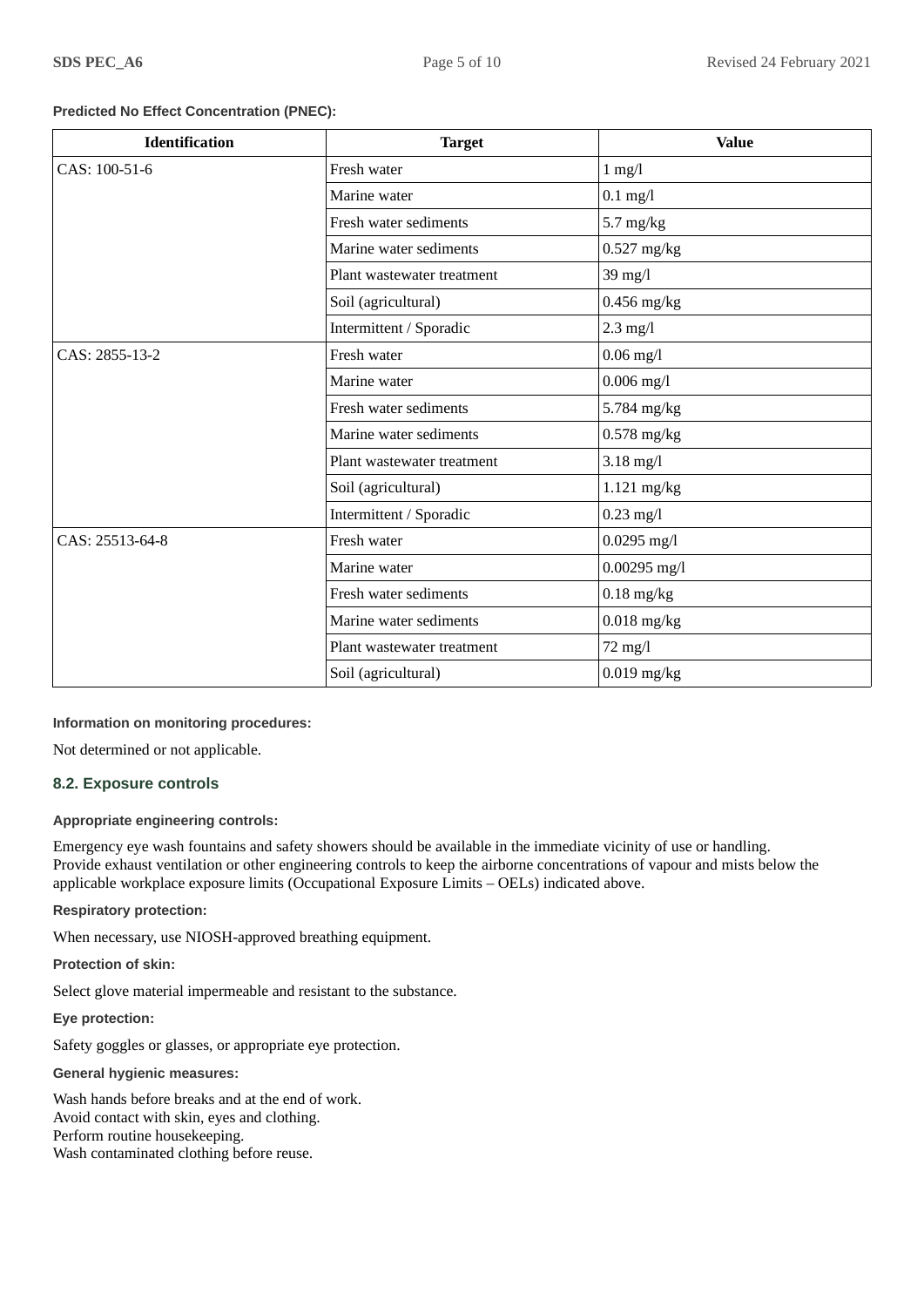# **9. Physical and chemical properties**

# **9.1. Information on basic physical and chemical properties**

| Appearance (physical state, colour) Clear to light yellow liquid |                                      |                                                                    | Vapour pressure   No data available |
|------------------------------------------------------------------|--------------------------------------|--------------------------------------------------------------------|-------------------------------------|
|                                                                  | Odour   Ammoniacal                   |                                                                    | Vapour density No data available    |
|                                                                  | Odour threshold   No data available  | Density (typical at $25^{\circ}$ C)   920 - 1000 kg/m <sup>3</sup> |                                     |
|                                                                  | $pH $ No data available              | Relative density $1.0$                                             |                                     |
| Melting/Freezing point   No data available                       |                                      |                                                                    | Solubilities   No data available    |
| Boiling point/range $ 227^{\circ}$ C                             |                                      | Partition coefficient (n-octanol/water) No data available          |                                     |
| Flash point (closed cup) $ >100^{\circ}$ C                       |                                      | Auto/Self-ignition temperature 365°C                               |                                     |
|                                                                  | Evaporation rate   No data available | Decomposition temperature   No data available                      |                                     |
| Flammability (solid, gaseous)   No data available                |                                      | Dynamic viscosity (at $25^{\circ}$ C)   0.06 Pa·s                  |                                     |
| Explosion limit lower   No data available                        |                                      | Kinematic viscosity No data available                              |                                     |
| Explosion limit upper   No data available                        |                                      |                                                                    |                                     |
|                                                                  |                                      |                                                                    |                                     |

|                                              | (physical state, colour) Clear to light yellow liquid |                                                                    | Vapour pressure   No data available |
|----------------------------------------------|-------------------------------------------------------|--------------------------------------------------------------------|-------------------------------------|
|                                              | Odour Ammoniacal                                      |                                                                    | Vapour density   No data available  |
|                                              | Odour threshold   No data available                   | Density (typical at $25^{\circ}$ C)   920 - 1000 kg/m <sup>3</sup> |                                     |
|                                              | pH   No data available                                | Relative density $ 1.0$                                            |                                     |
| Melting/Freezing point   No data available   |                                                       |                                                                    | Solubilities   No data available    |
| Boiling point/range $227^{\circ}$ C          |                                                       | Partition coefficient (n-octanol/water)   No data available        |                                     |
| Elash point (closed cup) $ >100^{\circ}$ C   |                                                       | Auto/Self-ignition temperature                                     | $365^{\circ}$ C                     |
|                                              | Evaporation rate   No data available                  | Decomposition temperature   No data available                      |                                     |
| ability (solid, gaseous)   No data available |                                                       | Dynamic viscosity (at $25^{\circ}$ C)   0.06 Pa $\cdot$ s          |                                     |
| Explosion limit lower   No data available    |                                                       | Kinematic viscosity   No data available                            |                                     |
| Explosion limit upper   No data available    |                                                       |                                                                    |                                     |

# **10. Stability and reactivity**

### **10.1. Reactivity**

Does not react under normal conditions of use and storage.

### **10.2. Chemical stability**

Stable under normal conditions of use and storage.

### **10.3. Possibility of hazardous reactions**

None under normal conditions of use and storage.

### **10.4. Conditions to avoid**

None known.

### **10.5. Incompatible materials**

Strong acids, strong bases, strong oxidising agents.

### **10.6. Hazardous decomposition products**

None known.

# **11. Toxicological information**

### **11.1. Information on toxicological effects**

### **Acute toxicity**

Assessment: Acute Tox. 4, H302.

| Product data:              |                                |  |  |
|----------------------------|--------------------------------|--|--|
| ATEmix (Oral)              | $\vert$ 561798 mg/kg           |  |  |
| ATEmix (Dermal)            | $\frac{2750 \text{ mg/kg}}{2}$ |  |  |
| <b>ATEmix (Inhalation)</b> | $3.75 \text{ mg}/l$            |  |  |

Substance data:

| <b>Identification</b> | Route | Result               |
|-----------------------|-------|----------------------|
| 100-51-6<br>  CAS:    | Oral  | 500 mg/kg<br>$Rat -$ |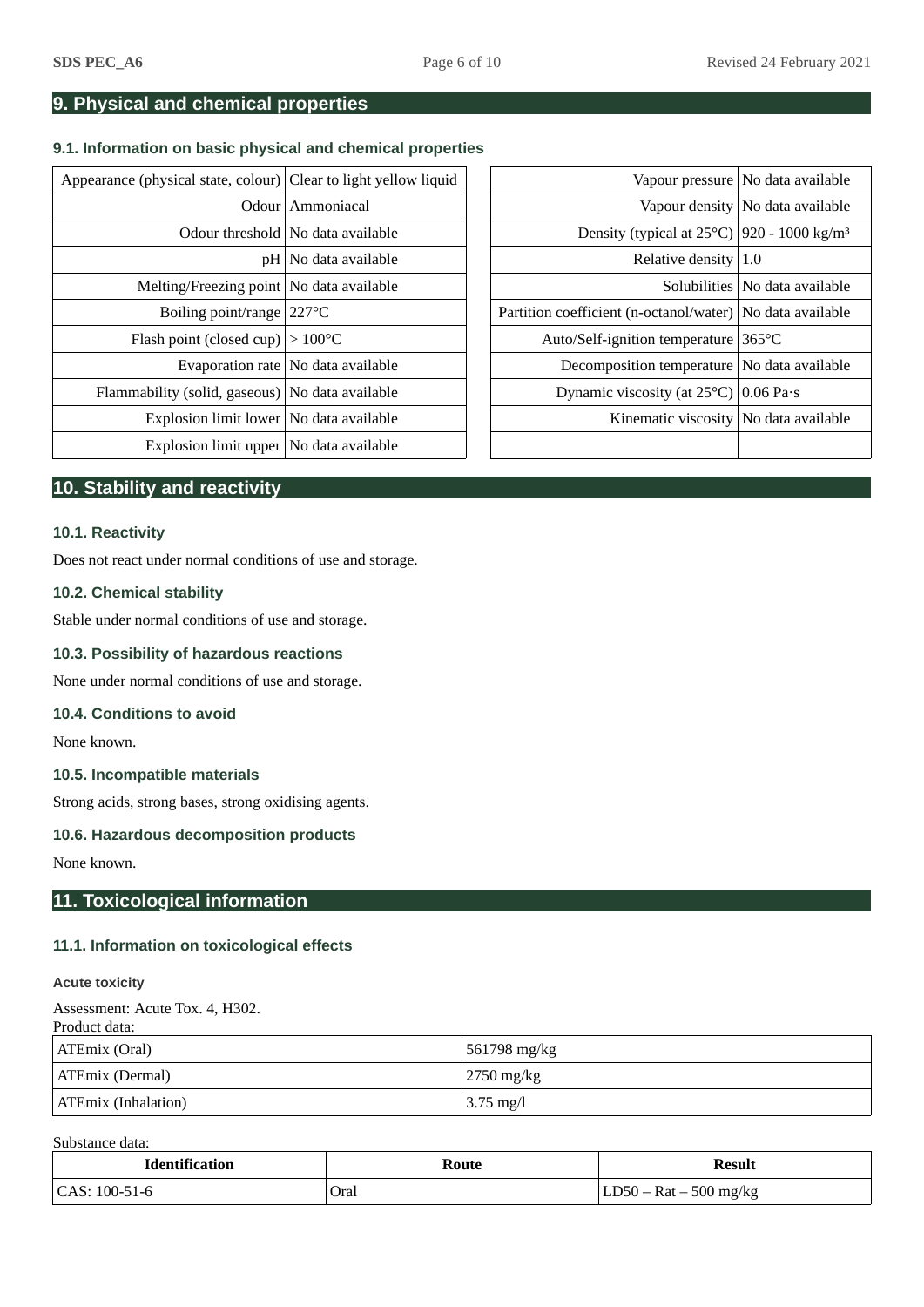| $ CAS: 2855-13-2$  | Oral | $ LD50 - Rat - 1030 mg/kg$ |
|--------------------|------|----------------------------|
| $ CAS: 25513-64-8$ | Oral | $ LD50 - Rat - 910 mg/kg$  |

### **Skin corrosion/irritation**

Assessment: Skin Corr. 1A, H314. Product data: No data available. Substance data: No data available.

#### **Serious eye damage/irritation**

Assessment: Eye Dam. 1, H318. Product data: No data available. Substance data: No data available.

#### **Respiratory or skin sensitisation**

Assessment: Skin Sens. 1, H317. Product data: No data available. Substance data: No data available.

### **Carcinogenicity**

Assessment: Based on available data, the classification criteria are not met. Product data: No data available. Substance data: No data available.

#### **Germ cell mutagenicity**

Assessment: Based on available data, the classification criteria are not met. Product data: No data available. Substance data: No data available.

### **Reproductive Toxicity**

Assessment: Based on available data, the classification criteria are not met. Product data: No data available. Substance data: No data available.

### **Specific target organ toxicity (single exposure)**

Assessment: Based on available data, the classification criteria are not met. Product data: No data available. Substance data: No data available.

### **Specific target organ toxicity (repeated exposure)**

Assessment: Based on available data, the classification criteria are not met. Product data: No data available. Substance data: No data available.

### **Aspiration toxicity**

Assessment: Based on available data, the classification criteria are not met. Product data: No data available. Substance data: No data available.

# **12. Ecological information**

### **12.1. Toxicity**

Assessment: Aquatic Chronic 3, H412. Product data: No data available. Substance data:

| <b>Identification</b> | <b>Result</b>                       |
|-----------------------|-------------------------------------|
| CAS: 100-51-6         | LC50 – Fish – 646 mg/l – 48 h       |
|                       | EC50 – Crustacean – 400 mg/l – 24 h |
|                       | $ EC50 - Algae - 79 mg/l - 3 h$     |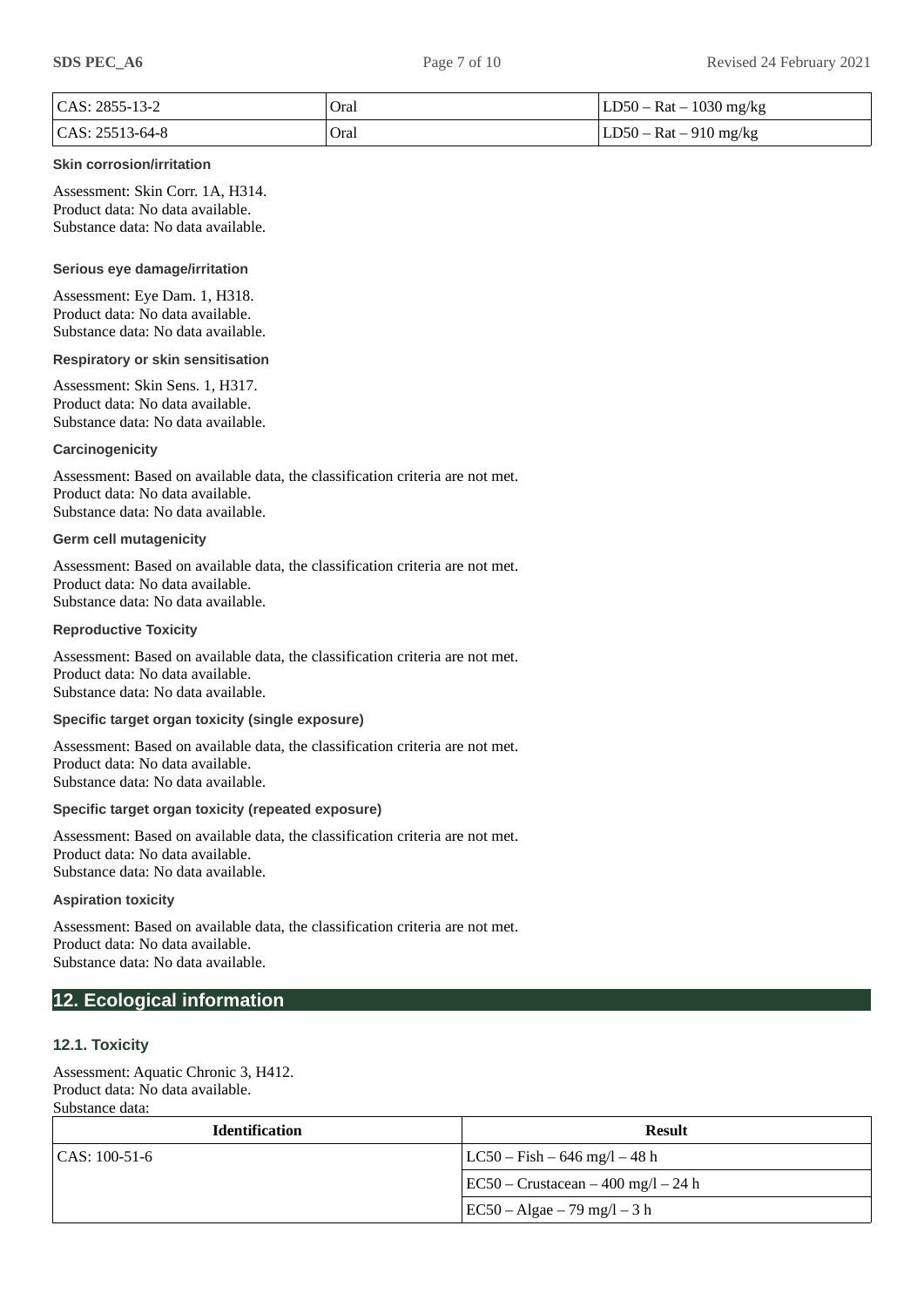| CAS: 2855-13-2  | $ LC50 - Fish - 110 mg/1 - 96 h$            |  |
|-----------------|---------------------------------------------|--|
|                 | $\vert$ EC50 – Crustacean – 388 mg/l – 48 h |  |
| CAS: 25513-64-8 | EC50 – Algae – 29.5 mg/l – 72 h             |  |

# **12.2. Persistence and degradability**

| <b>Identification</b> | Assessment                       | <b>Duration</b> | <b>Result</b> |
|-----------------------|----------------------------------|-----------------|---------------|
| $ CAS: 100-51-6$      | Readily biodegradable            | 28 days         | 94%           |
| CAS: 2855-13-2        | Non-readily biodegradable        | 28 days         | 8%            |
| CAS: 25513-64-8       | Not persistent and biodegradable | 28 days         | 7%            |

### **12.3. Bioaccumulative potential**

| <b>Identification</b> | <b>Assessment</b>             | <b>Test</b>                     |
|-----------------------|-------------------------------|---------------------------------|
| $ CAS: 100-51-6$      | Low bioaccumulative potential | Pow-Log $1.1$                   |
|                       | Low bioaccumulative potential | BCF – Bioconcentration factor 0 |

### **12.4. Mobility in soil**

| <b>Identification</b>                            | sessment   | <b>Test</b>    |
|--------------------------------------------------|------------|----------------|
| $\Gamma$ $\Delta$ S $\cdot$<br>2855-13-2<br>unu. | Not mobile | <b>Koc 928</b> |

### **12.5. Results of PBT and vPvB assessment**

PBT assessment: No additional information. vPvB assessment: No additional information.

### **12.6. Other adverse effects:**

No additional information.

# **13. Disposal considerations**

# **13.1. Waste treatment methods**

### **Relevant information:**

It is the responsibility of the waste generator to properly characterise all waste materials according to applicable regulatory entities. (US 40CFR262.11).

# **14. Transport information**

### **United States Transportation of dangerous goods (49 CFR DOT)**

| 14.1. | UN number                          | 1760                                        |
|-------|------------------------------------|---------------------------------------------|
|       | 14.2. UN proper shipping name      | Corrosive liquid, n.o.s. (Isophorondiamine) |
| 14.3. | UN transport hazard class(es)      | 8<br>گ                                      |
|       | 14.4. Packing group                | П                                           |
|       | 14.5. Environmental hazards        | Marine Pollutant                            |
|       | 14.6. Special precautions for user | None                                        |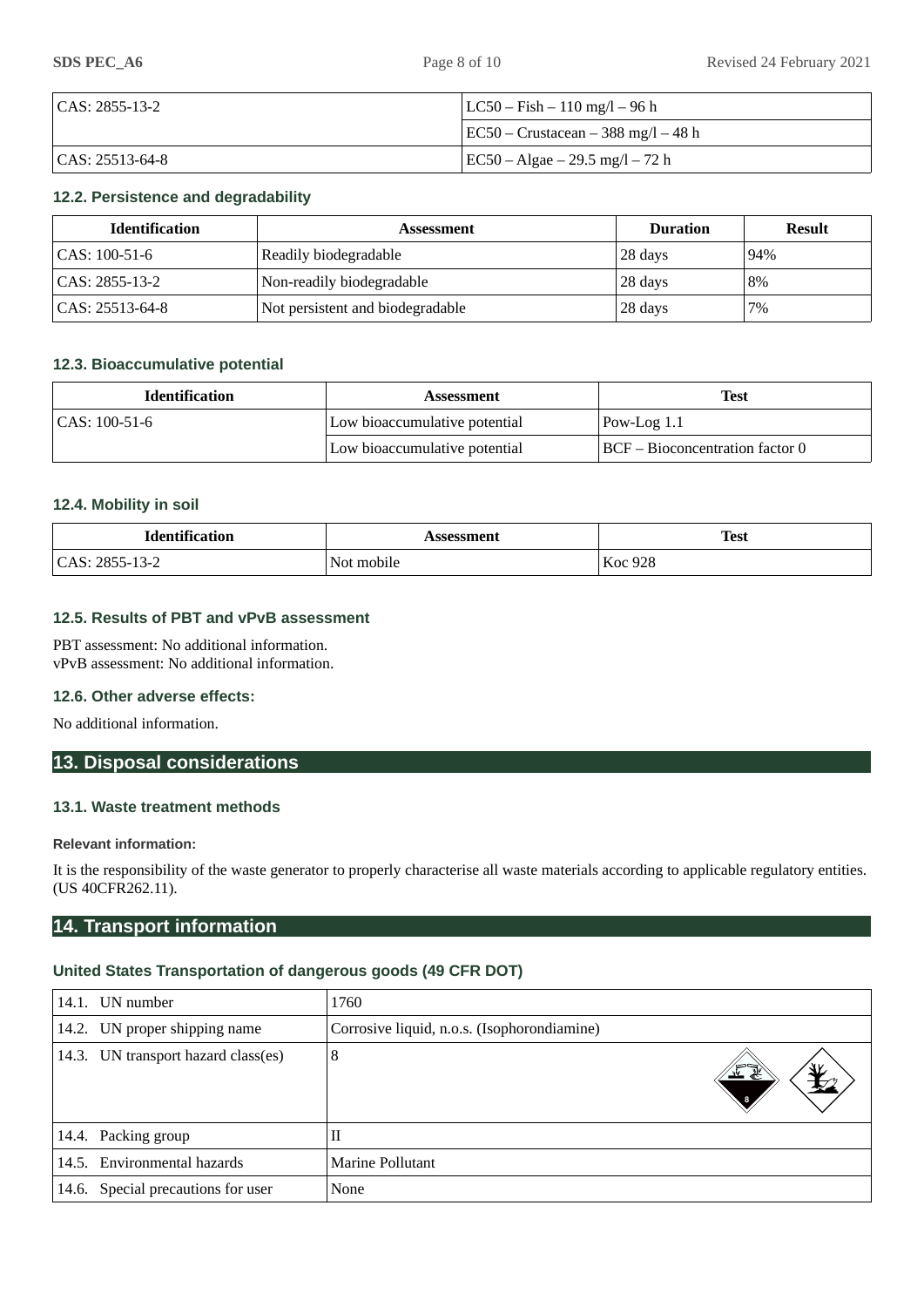# **International Carriage of Dangerous Goods by Road/Rail (ADR/RID)**

| 14.1. | UN number                     | 1760                                        |
|-------|-------------------------------|---------------------------------------------|
|       | 14.2. UN proper shipping name | Corrosive liquid, n.o.s. (Isophorondiamine) |
| 14.3. | UN transport hazard class(es) | 8<br>坐坐                                     |
| 14.4. | Packing group                 | $\rm II$                                    |
| 14.5. | Environmental hazards         | Marine Pollutant                            |
| 14.6. | Special precautions for user  | None                                        |
|       | Classification code           | 80                                          |
|       | Transport category            | 2                                           |
|       | Tunnel restriction code       | E                                           |
|       | <b>Excepted quantities</b>    | 30mL inner pckg; 500mL outer pckg           |
|       | Limited quantity              | 1L                                          |

# **International Maritime Dangerous Goods (IMDG)**

| 14.1. | UN number                           | 1760                                        |
|-------|-------------------------------------|---------------------------------------------|
|       | 14.2. UN proper shipping name       | Corrosive liquid, n.o.s. (Isophorondiamine) |
|       | 14.3. UN transport hazard class(es) | 8<br>"⊤ ≤                                   |
| 14.4. | Packing group                       | $\rm II$                                    |
|       | 14.5. Environmental hazards         | Marine Pollutant                            |
|       | 14.6. Special precautions for user  | None                                        |
|       | EmS number                          | $F-A, S-B$                                  |
|       | Stowage and handling                | Category B SW2                              |
|       | <b>Excepted quantities</b>          | 30mL inner pckg; 500mL outer pckg           |
|       | Limited quantity                    | 1L                                          |

### **International Air Transport Association Dangerous Goods Regulations (IATA-DGR)**

| 14.1. UN number                     | 1760                                        |
|-------------------------------------|---------------------------------------------|
| 14.2. UN proper shipping name       | Corrosive liquid, n.o.s. (Isophorondiamine) |
| 14.3. UN transport hazard class(es) | 8                                           |
| 14.4. Packing group                 | П                                           |
| 14.5. Environmental hazards         | Marine Pollutant                            |
| 14.6. Special precautions for user  | None                                        |
| <b>Excepted quantities</b>          | 30mL inner pckg; 500mL outer pckg           |
| Limited quantity                    | 1L                                          |

**14.7. Transport in bulk according to Annex II of MARPOL73/78 and the IBC Code**

Not applicable